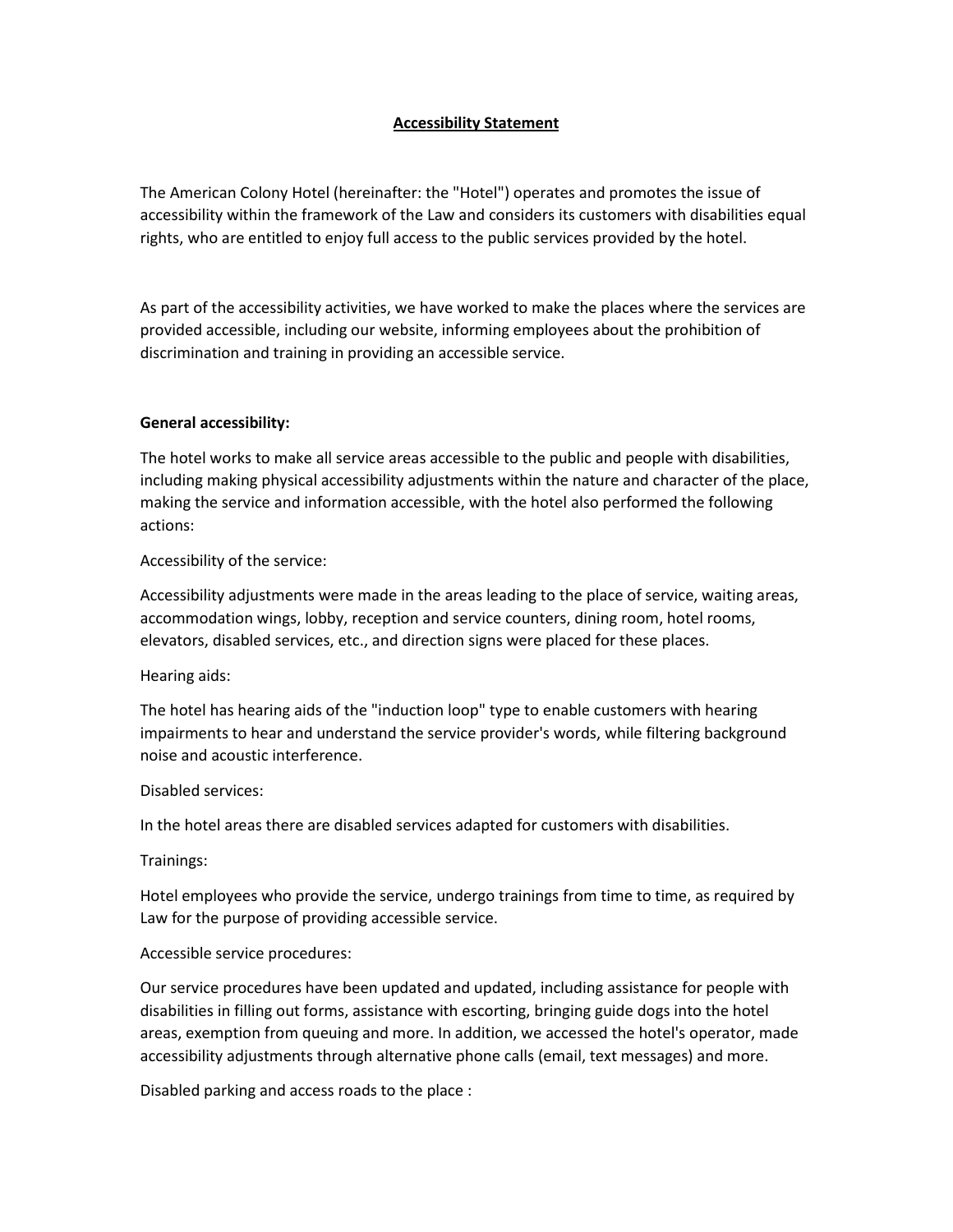For our customers who arrive by disabled vehicle, there are regulated disabled parking in the parking lots, access roads, entrance doors and doors which were made accessible.

### Additional aids:

For the benefit of our customers who are people with disabilities, we purchased a narrow wheelchair, to assist with mobility in the hotel areas, in addition to an adapted cooler facility.

### Internet accessibility

The accessibility adjustments on the Company's website were made in accordance with Regulation 35 of the Equal Rights for Persons with Disabilities (Accessibility Adjustments) Regulations 2013,to the Israeli standard "TI 5568 Guidelines for Internet Content Accessibility" based on WCAG-Web Content Accessibility Guidelines 2.0 level AA and subject to changes And the adjustments made in the Israeli standard document.

### **Standardization**

The site is supported by the most common browsers, in their latest version.

The site provides a semantic structure for assistive technologies and support for the common usage pattern for operating with a keyboard using the arrow keys, Enter and Esc to exit menus and windows.

# Enlarge the display on the site

Visitors who have difficulty seeing and want to enlarge the view on the site, can do so by simultaneously pressing the "Ctrl" and "+" keys (Control and Plus). Each press of these pairs of keys will increase the display, in order to decrease the display, the "Ctrl" and "-" keys must be pressed simultaneously (control and minus).

Activating the site using a keyboard

Surfers who have difficulty operating a mouse can browse the site using a keyboard. Pressing the "Tab" key repeatedly will switch between the various links on the page. Simultaneously pressing the "Shift" + "Tab" keys will return the cursor to the previous link. Pressing the "Enter" key will activate the highlighted link.

### Support for assistive technologies

The hotel website is an accessible site adapted for use by people with disabilities, including people with visual impairments or the blind and allows support for screen reading software. For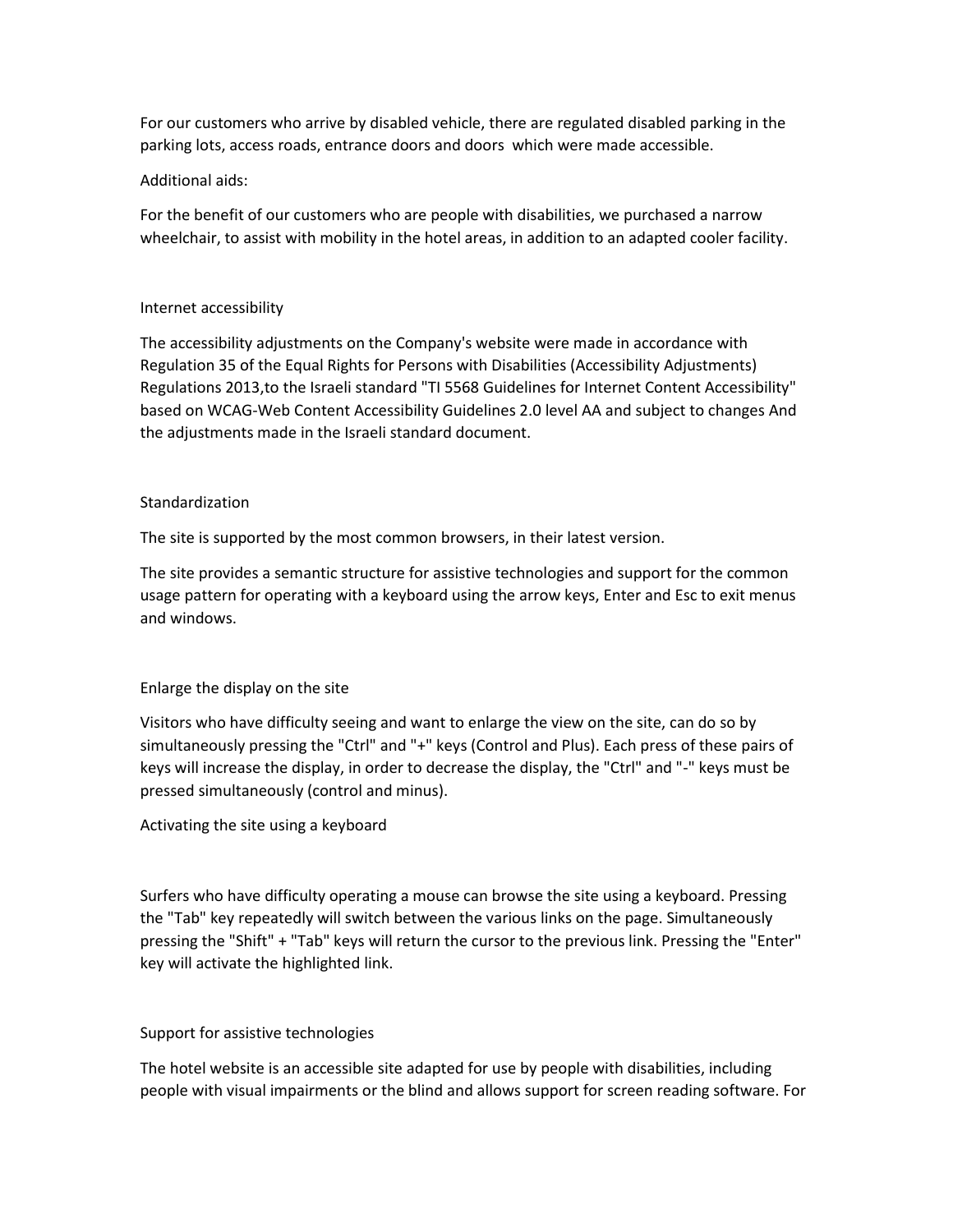the best browsing experience with screen reading software, we recommend using the latest NVDA software.

#### Disclaimer

The hotel building is defined as a building and a conservation complex - since it is a historic building for conservation, it is not possible to reach all public places such as the spa in an accessible way. Also some of the passages are narrow, there are stairs and elevators that are not adaptable for accessibility due to this. At the same time we make every effort and adjustments in the various wings of the hotel to happen on the ground floor and in the public space in order to enable customers who are people with disabilities to receive accessible service.

### Accessibility coordinator

As part of the accessibility activities, the hotel has appointed an accessibility coordinator who can be contacted with any questions regarding the accessibility of the service.

However, if you find information on our website that is not accessible, including photos, documents, presentation tables, etc. and / or if you would like information and / or help, you are welcome to contact our accessibility coordinator according to the following details:

Mr.: Jeremy Berkovits, Position: VP, Mobile: 0547741710 Phone: 026279710, Fax: 026667221, Email: jeremy@amcol.co.il

It should be noted that despite our efforts to make all pages on the site accessible, parts of the site that are not yet accessible may be discovered and our overseas internet provider may not be able to fully implement all features .

We continue our efforts to improve the accessibility of the site and the environment as part of our commitment to enable their use for the entire population, including people with disabilities.

We will be happy to receive inquiries for information and / or suggestions for improvement in order to improve customer service.

Publication of the Declaration of Accessibility

The accessibility statement was updated on: 23/06/2020

#### Various

The wording of this statement should be written in all languages in which the service is provided